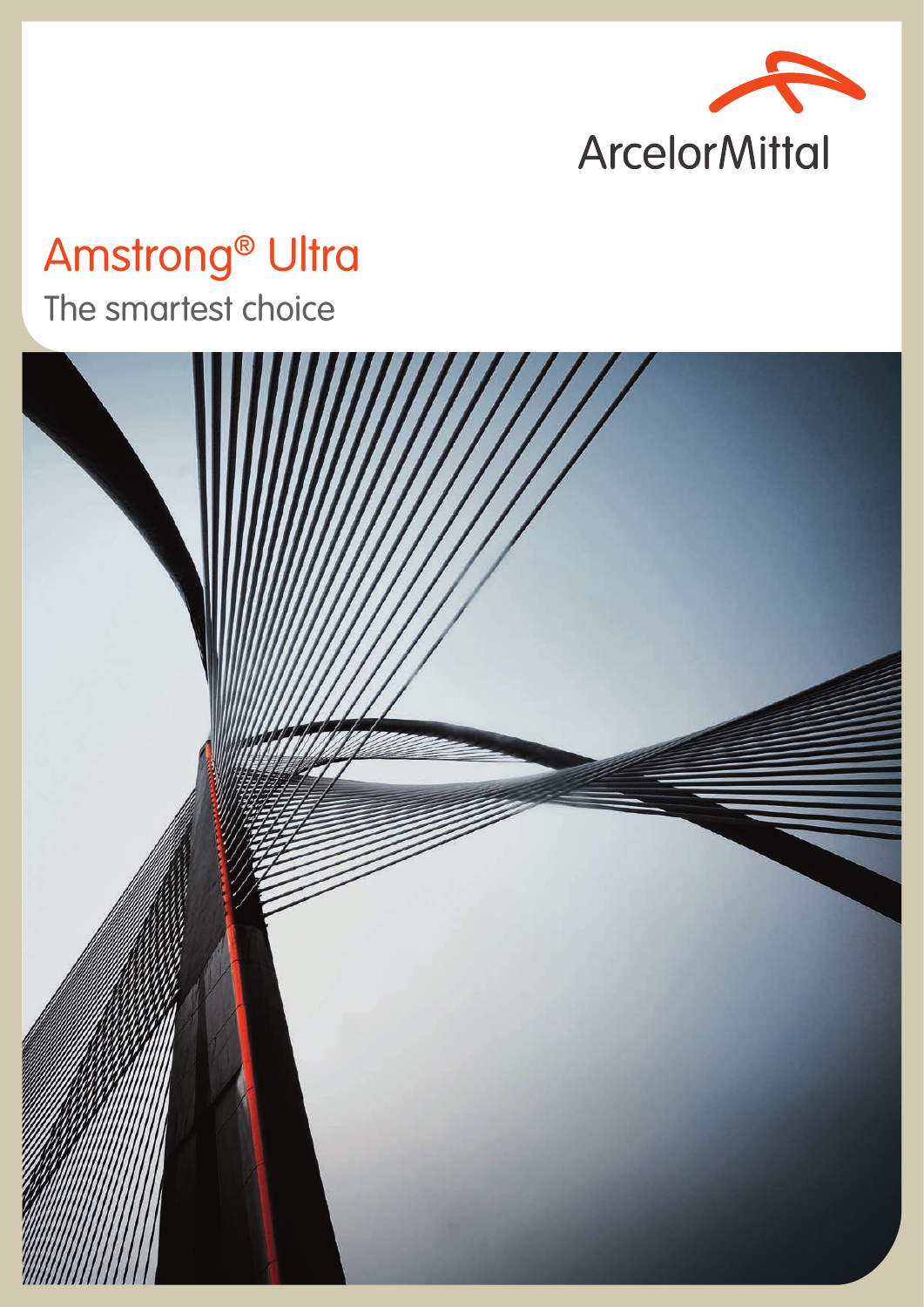## The smartest choice

ArcelorMittal's Amstrong® Ultra high strength steels combine excellent formability with toughness at low temperature and fatigue resistance. These steel grades have minimum yield strengths ranging from 650 up to 1100 MPa. The Amstrong® Ultra series are available as thermomechanically rolled coils, sheets/plates or as quenched and tempered sheets and quarto plates.

### Advantages of Amstrong® Ultra

Developed for structural applications, Amstrong® Ultra grades are an excellent alternative to conventional structural steels in the 350 MPa yield strength range. They enable manufacturers to reduce steel thickness and weight to improve payload and reduce fuel consumption in mobile equipment. Amstrong® Ultra grades also allow the development of longer crane booms and enhance wear resistance. Replacing traditional structural steels with Amstrong® Ultra grades provides significant material cost savings while maintaining good fabrication properties as formability and weldability.

The weldability of Amstrong® Ultra grades is enhanced due to the reduction in carbon and other alloying elements.

### A portfolio of ultra high strength steel products

Amstrong® Ultra high strength steel grades meet or exceed the requirements of applicable European standards. Please contact us if different specifications are required.



|  | Thermo-mechanical grades           | Standard                                                                                                                                                                                                                                             |  |  |  |  |  |  |  |  |
|--|------------------------------------|------------------------------------------------------------------------------------------------------------------------------------------------------------------------------------------------------------------------------------------------------|--|--|--|--|--|--|--|--|
|  | Amstrong <sup>®</sup> Ultra 650MC  | EN 10149-2:2013 - Meets all requirements of S650MC<br>with tighter chemistry and better guarantees on<br>mechanical properties in both the longitudinal and<br>transverse directions. Toughness quarantee at -20°C<br>in the longitudinal direction. |  |  |  |  |  |  |  |  |
|  | Amstrong <sup>®</sup> Ultra 650MCT | EN 10149-2:2013 - Meets all requirements of S650MC<br>with tighter chemistry and better guarantees on<br>mechanical properties in both the longitudinal and<br>transverse directions. Toughness guarantee at -40°C<br>in the longitudinal direction. |  |  |  |  |  |  |  |  |
|  | Amstrong <sup>®</sup> Ultra 700MC  | EN 10149-2:2013 - Meets all requirements of S700MC<br>with tighter chemistry and better guarantees on<br>mechanical properties in both the longitudinal and<br>transverse directions. Toughness guarantee at -20°C<br>in the longitudinal direction. |  |  |  |  |  |  |  |  |
|  | Amstrong <sup>®</sup> Ultra 700MCT | EN 10149-2:2013 - Meets all requirements of S700MC<br>with tighter chemistry and better guarantees on<br>mechanical properties in both the longitudinal and<br>transverse directions. Toughness guarantee at -40°C<br>in the longitudinal direction. |  |  |  |  |  |  |  |  |
|  | Amstrong <sup>®</sup> Ultra 700MCL | EN 10149-2:2013 - Meets all requirements of S700MC<br>with tighter chemistry and better guarantees on<br>mechanical properties including toughness at -40°C<br>and bendability, all in both the longitudinal and<br>transverse directions.           |  |  |  |  |  |  |  |  |
|  | Amstrong <sup>®</sup> Ultra 900MCL | EN 10149-2:2013 - Meets all requirements of S900MC<br>with tighter chemistry and better guarantees on<br>mechanical properties including toughness at -40°C<br>and bendability, all in both the longitudinal and<br>transverse directions.           |  |  |  |  |  |  |  |  |
|  | Amstrong <sup>®</sup> Ultra 960MCL | EN 10149-2:2013 - Meets all requirements of S960MC<br>with tighter chemistry and better guarantees on<br>mechanical properties including toughness at -40°C<br>and bendability, all in both the longitudinal and<br>transverse directions.           |  |  |  |  |  |  |  |  |
|  | Quenched and tempered<br>grades    | Standard                                                                                                                                                                                                                                             |  |  |  |  |  |  |  |  |
|  | Amstrong <sup>®</sup> Ultra 690    | EN 10025-6 - S690Q, S690QL and S690QL1                                                                                                                                                                                                               |  |  |  |  |  |  |  |  |
|  | Amstrong <sup>®</sup> Ultra 890    | EN 10025-6 - S890Q, S890QL and S890QL1                                                                                                                                                                                                               |  |  |  |  |  |  |  |  |
|  | Amstrong <sup>®</sup> Ultra 960    | EN 10025-6 - S960Q and S960QL                                                                                                                                                                                                                        |  |  |  |  |  |  |  |  |
|  | Amstrong <sup>®</sup> Ultra 1100   | Grade produced as per Industeel technical data sheet                                                                                                                                                                                                 |  |  |  |  |  |  |  |  |

For further detailed information on our grades, please consult our online product data sheets at:

industry.arcelormittal.com for thermo-mechanical grades industeel.arcelormittal.com for quenched and tempered grades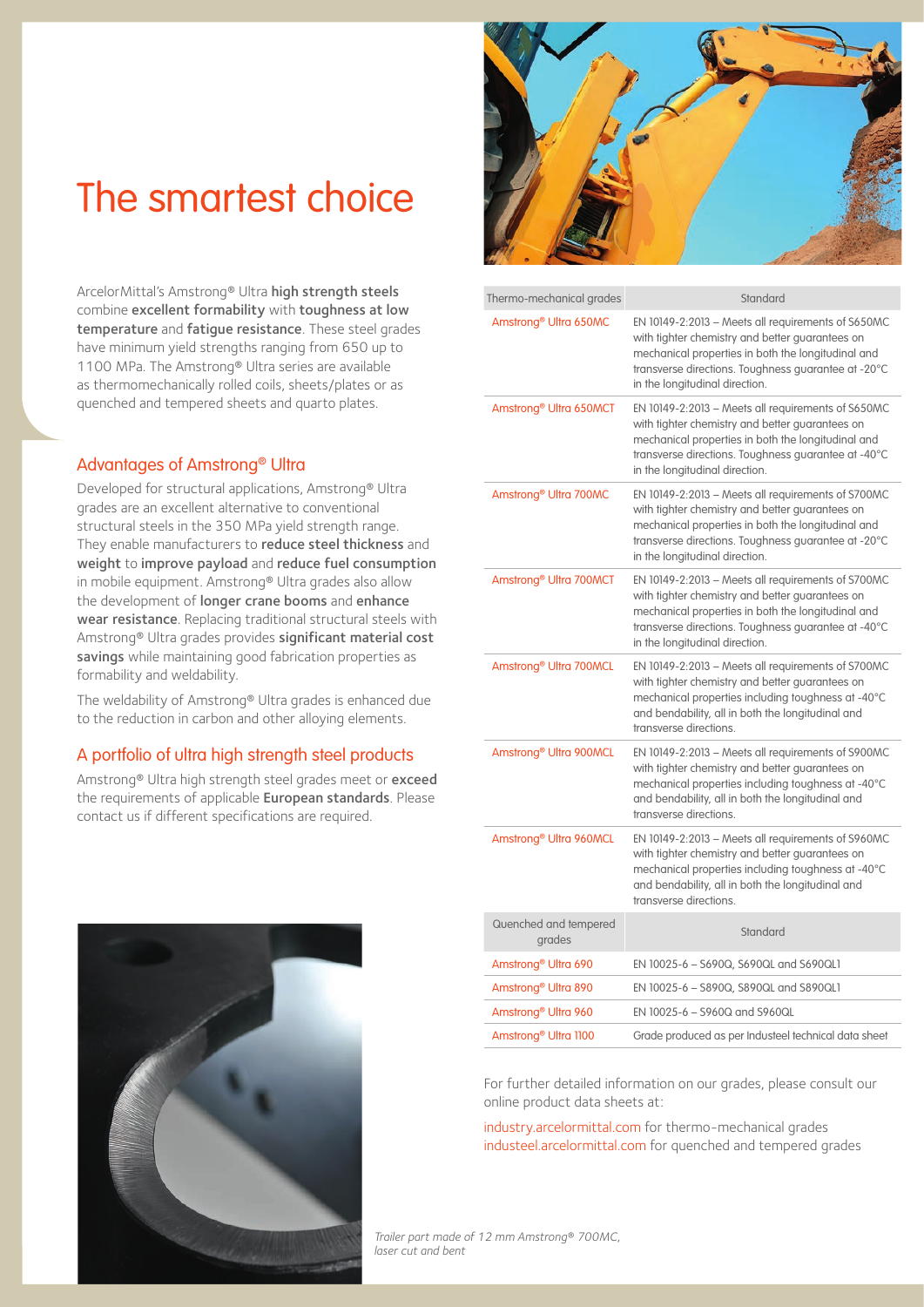## Mechanical properties

|                                    | Thickness<br>range<br>(mm) | Testing<br>direction | Yield<br>strength<br>$R_{eH}$<br>$(MPa)$ <sup>1</sup> | Tensile<br>strength<br>$R_{\rm m}$<br>(MPa) | Min.<br>(% )<br>$(t < 3$ mm $)^2$ | Min.<br>elongation A elongation A<br>$I_0 = 80$ mm $I_0 = 5.65\sqrt{5}$ o<br>(% )<br>$(t \ge 3$ mm) <sup>2</sup> | Min. inner<br>radius<br>for $90^\circ$<br>bending<br>$(mm)$ <sup>2</sup> | Min.<br>mandrel<br>diameter<br>for 180°<br>bending<br>$(mm)$ <sup>2</sup> | Min. impact<br>$at -20^{\circ}$ C<br>$(J)$ 3 | Min. impact<br>toughness KV toughness KV<br>$at -40^{\circ}$ C<br>$(J)$ 3 |  |
|------------------------------------|----------------------------|----------------------|-------------------------------------------------------|---------------------------------------------|-----------------------------------|------------------------------------------------------------------------------------------------------------------|--------------------------------------------------------------------------|---------------------------------------------------------------------------|----------------------------------------------|---------------------------------------------------------------------------|--|
|                                    |                            |                      | 650                                                   | 700-850                                     |                                   | 14                                                                                                               |                                                                          | $\overline{\phantom{a}}$                                                  | 40                                           |                                                                           |  |
| Amstrong <sup>®</sup> Ultra 650MC  | $2 - 12$                   | $\top$               | 670                                                   | 710-880                                     | 10                                | 12                                                                                                               | $0.9\times1$                                                             | $1.8 \times t$                                                            | $\overline{\phantom{a}}$                     |                                                                           |  |
|                                    | $2 - 12$                   |                      | 650                                                   | 700-850                                     | 10                                | 14                                                                                                               | $\overline{\phantom{a}}$                                                 | $\sim$                                                                    | 40                                           | 27                                                                        |  |
| Amstrong <sup>®</sup> Ultra 650MCT |                            | $\top$               | 670                                                   | 710-880                                     |                                   | 12                                                                                                               | $0.9 \times t$                                                           | $1.8 \times t$                                                            | $\overline{\phantom{a}}$                     |                                                                           |  |
| Amstrong <sup>®</sup> Ultra 700MC  | $2 - 12$                   | L                    | 700                                                   | 750-930                                     | 10                                | 14                                                                                                               |                                                                          |                                                                           | 40                                           |                                                                           |  |
|                                    |                            | T.                   | 720                                                   | 760-950                                     |                                   | 12                                                                                                               | $0.9\times1$                                                             | $1.8 \times t$                                                            | $\overline{\phantom{a}}$                     |                                                                           |  |
| Amstrong <sup>®</sup> Ultra 700MCT | $2 - 12$                   | L                    | 700                                                   | 750-930                                     | 10                                | 14                                                                                                               | $\overline{\phantom{a}}$                                                 | $\overline{\phantom{a}}$                                                  | 40                                           | 27                                                                        |  |
|                                    |                            | $\top$               | 720                                                   | 760-950                                     |                                   | 12                                                                                                               | $0.9 \times t$                                                           | $1.8 \times t$                                                            | $\overline{\phantom{a}}$                     | $\overline{\phantom{a}}$                                                  |  |
| Amstrong <sup>®</sup> Ultra 700MCL | $6 - (12)$                 | L                    | 700                                                   | 750-930                                     | $\overline{\phantom{0}}$          | 14                                                                                                               | $0.9 \times t$                                                           | $1.8 \times t$                                                            | 40                                           | 27                                                                        |  |
|                                    |                            | $\top$               | 720                                                   | 760-950                                     |                                   | 12                                                                                                               |                                                                          |                                                                           |                                              |                                                                           |  |
| Amstrong <sup>®</sup> Ultra 900MCL | $3 - 6$                    | L                    | 900                                                   | 930-1200                                    |                                   | 8                                                                                                                | $3.0 \times t$                                                           | $6.0 \times t$                                                            | 40                                           | 27                                                                        |  |
|                                    |                            | $\top$               |                                                       |                                             |                                   | 6                                                                                                                |                                                                          |                                                                           |                                              |                                                                           |  |
| Amstrong <sup>®</sup> Ultra 960MCL | $3 - 6$                    |                      | 960                                                   | 980-1250                                    |                                   | 8                                                                                                                | $3.0 \times t$                                                           | $6.0 \times t$                                                            | 40                                           | 27                                                                        |  |
|                                    |                            | T                    |                                                       |                                             |                                   | 6                                                                                                                |                                                                          |                                                                           |                                              |                                                                           |  |

### Amstrong® Ultra – Thermomechanical grades

*1 For grades with a minimum nominal yield strength of 650 and 700 MPa and thicknesses > 8 mm, minimum yield strength can be 20 MPa lower.*

*2 t = Nominal thickness*

*3 The impact energy is verified for products with a nominal thickness of ≥6 mm as defined in the relevant EN standard.*

/ *Grades under development*

### Amstrong® Ultra – Quenched and tempered plates

|                                  | <b>Thickness</b><br>range<br>(mm) | Yield<br>strength<br>$R_{eH}$<br>(MPa) | Tensile<br>strength<br>$R_{m}$<br>(MPa) | Min.<br>elongation A<br>$I_0 = 5.65\sqrt{50}$<br>(% ) | Min. inner<br>radius for 90°<br>bending<br>$\perp$ to rolling<br>direction <sup>1</sup> | Min. die<br>opening<br>for 90° bending<br>$\perp$ to rolling<br>direction $1$ | Grade Q<br>Min impact<br>toughness<br>$KV-20°C$ (J)<br>L/T | Grade QL<br>Min impact<br>toughness<br>$KV-40^{\circ}C$ (J)<br>L/T | Grade QL1<br>Min impact<br>toughness<br>$KV-60^{\circ}C$ (J)<br>L/T |  |
|----------------------------------|-----------------------------------|----------------------------------------|-----------------------------------------|-------------------------------------------------------|-----------------------------------------------------------------------------------------|-------------------------------------------------------------------------------|------------------------------------------------------------|--------------------------------------------------------------------|---------------------------------------------------------------------|--|
|                                  | $4 - 50$                          | 690                                    | 770-940                                 |                                                       | $2 \times t$                                                                            | $8 \times 1$                                                                  |                                                            |                                                                    |                                                                     |  |
| Amstrong <sup>®</sup> Ultra 690  | $51-100$                          | 650                                    | 760-930                                 | 14                                                    |                                                                                         |                                                                               | 50/35                                                      | 40/30                                                              | 30/27                                                               |  |
|                                  | 101-250                           | 630                                    | 710-900                                 |                                                       |                                                                                         |                                                                               |                                                            |                                                                    |                                                                     |  |
|                                  | $5 - 50$                          | 890                                    | 940-1100                                |                                                       | $2.5 \times t$                                                                          | $8.5 \times t$                                                                |                                                            | 40/30                                                              |                                                                     |  |
| Amstrong <sup>®</sup> Ultra 890  | $51-100$                          | 830                                    | 880-1100                                | 11                                                    |                                                                                         |                                                                               | 50/35                                                      |                                                                    | 30/27                                                               |  |
|                                  | $101 - 120$                       | 830                                    | 880-1100                                |                                                       |                                                                                         |                                                                               |                                                            |                                                                    |                                                                     |  |
|                                  | $5 - 50$                          | 960                                    | 980-1150                                |                                                       | $2.5 \times t$                                                                          | $10 \times t$                                                                 |                                                            |                                                                    |                                                                     |  |
| Amstrong <sup>®</sup> Ultra 960  | $51 - 105$                        | 900                                    | 940-1100                                | 10                                                    |                                                                                         |                                                                               | 40/30                                                      | 30/27                                                              |                                                                     |  |
| Amstrong <sup>®</sup> Ultra 1100 | $8 - 15$                          | 1100                                   | 1250-1450                               | 10                                                    | $4 \times 1$                                                                            | $10 \times t$                                                                 | 40/30                                                      | 30/27                                                              |                                                                     |  |

*1 t = Nominal thickness*

*Supplementary technical information is available in our online data sheets at industeel.arcelormittal.com*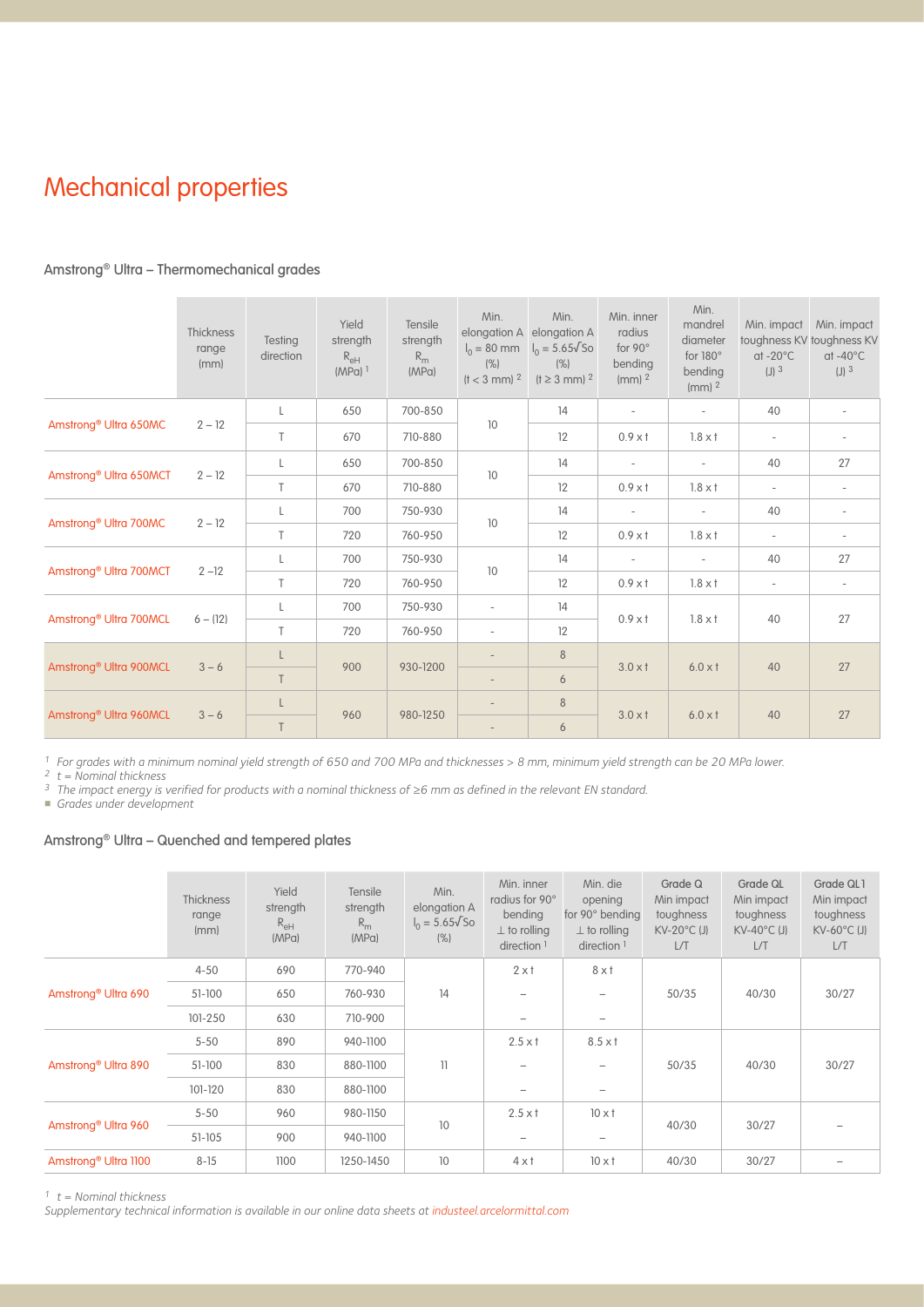## Dimensional feasibility

|                                           |                                                | Min           | Length                          | Max width (mm) per thickness (mm) |      |                |                      |      |                |      |      |      |                         |           |    |    |      |     |     |     |
|-------------------------------------------|------------------------------------------------|---------------|---------------------------------|-----------------------------------|------|----------------|----------------------|------|----------------|------|------|------|-------------------------|-----------|----|----|------|-----|-----|-----|
|                                           | Product                                        | width<br>(mm) | (mm)                            | $\overline{2}$                    | 3    | $\overline{4}$ | 5                    | 6    | $\overline{7}$ | 8    | 9    | 10   | $\overline{\mathbf{u}}$ | 12        | 15 | 25 | 50   | 105 | 150 | 250 |
| Amstrong <sup>®</sup> Ultra 650MC/650MCT  | Coil or<br>cut to<br>length<br>sheet/<br>plate | 800           | For<br>sheet<br>800 to<br>12000 |                                   | 1520 | 1620           | 1720                 | 1780 | 1850           |      | 2020 |      |                         | 2040 2050 |    |    |      |     |     |     |
| Amstrong <sup>®</sup> Ultra 700MC/700MCT  |                                                |               |                                 | 1250                              | 1520 | 1620           | 1720                 | 1780 | 1850           |      | 2020 |      |                         | 2040 2050 |    |    |      |     |     |     |
| Amstrong <sup>®</sup> Ultra 700MCL        |                                                |               |                                 |                                   |      | 1500           |                      |      |                |      |      |      |                         |           |    |    |      |     |     |     |
| Amstrong <sup>®</sup> Ultra 900MCL*       |                                                |               |                                 |                                   |      |                |                      |      |                |      |      |      |                         |           |    |    |      |     |     |     |
| Amstrong <sup>®</sup> Ultra 960MCL*       |                                                |               |                                 |                                   |      |                |                      |      |                |      |      |      |                         |           |    |    |      |     |     |     |
| Amstrong <sup>®</sup> Ultra 690Q, QL, QL1 | Cut to                                         | 1200          | 4000<br>$10$<br>13000           |                                   | 2000 |                |                      |      |                |      |      |      |                         |           |    |    |      |     |     |     |
| Amstrong <sup>®</sup> Ultra 890Q, QL, QL1 | length<br>sheet/                               |               |                                 |                                   |      | 2000           |                      |      |                |      |      |      |                         |           |    |    |      |     |     |     |
| Amstrong <sup>®</sup> Ultra 960Q, QL      | plate                                          |               |                                 |                                   | 2000 |                |                      |      |                |      |      |      |                         |           |    |    |      |     |     |     |
| Amstrong <sup>®</sup> Ultra 690Q, QL, QL1 |                                                |               |                                 |                                   |      |                | 3100<br>2000<br>2500 |      |                |      |      | 3800 |                         | 3680      |    |    | 3500 |     |     |     |
| Amstrong <sup>®</sup> Ultra 890Q, QL, QL1 | Quarto                                         |               | 4000<br>$10$<br>13000           |                                   |      | 2500<br>3000   |                      |      |                |      |      |      |                         |           |    |    |      |     |     |     |
| Amstrong <sup>®</sup> Ultra 960Q, QL      | plate                                          | 1200          |                                 |                                   |      | 2500           |                      |      |                | 3000 |      |      |                         |           |    |    |      |     |     |     |
| Amstrong <sup>®</sup> Ultra 1100          |                                                |               |                                 |                                   | 2500 |                |                      |      |                |      |      |      |                         |           |    |    |      |     |     |     |

/ *Contact us for feasibility* 

*\* Product in development*

## **Availability**

Amstrong® Ultra products are manufactured in ArcelorMittal's European mills. Our strong distribution network across Europe and globally ensures products can be delivered to your doorstep with short lead times wherever your operations are located. The supply chain is complemented by our technical and commercial teams who are always available to answer any requests, and in your language.

As ArcelorMittal operates a policy of continuous development, our product range is constantly changing. For the latest information on dimensional feasibility, we strongly advise you to check the latest version of our leaflet or the product data sheet, both of which are available from our website. Your account manager also has the latest information.

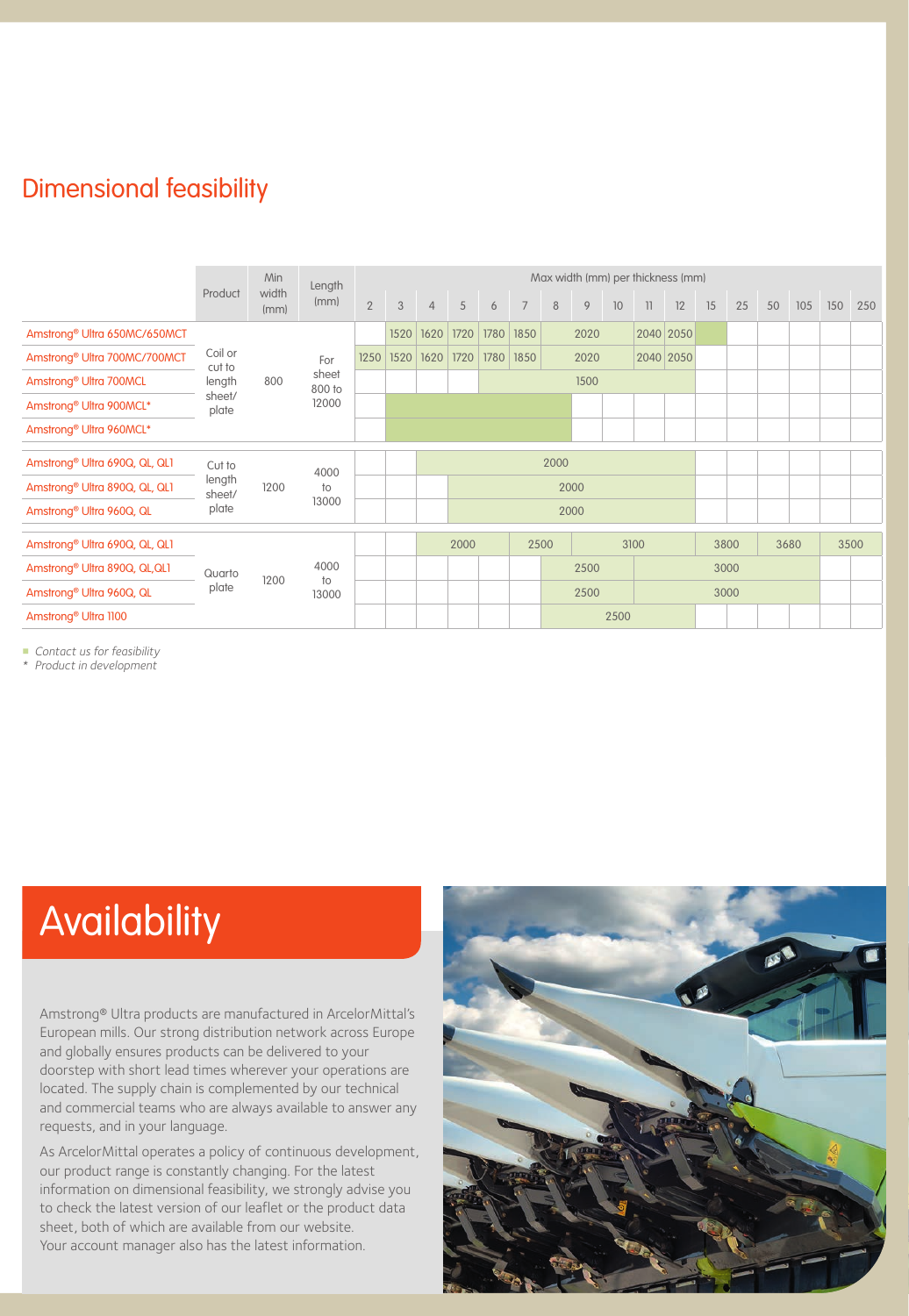







# **Applications**

Amstrong® Ultra high strength steels can be used in a wide range of applications for sectors including transport, yellow and green goods, and mechanical engineering. Typical applications include: trucks and tippers, mobile cranes, crawler cranes, crane booms, work tools for demolition, livestock pens, machine frames, offshore cranes, heavy mechanical equipment and bucket parts.

### Transport: Creating the lighter, durable, and fuel efficient vehicles of tomorrow

Lighter design translates into lower costs for materials, easier fabrication, and better payload capacity. Simultaneously it reduces fuel consumption and the CO<sub>2</sub> footprint of your products and operations. Use Amstrong® Ultra in the design of your vehicle trailer or tipper chassis and achieve:

- Significant weight reduction compared to structural steels
- Less welding passes, saving on time and consumables
- Innovative design.

Switch to Amstrong® Ultra 700MC for your towbar fabrication and achieve a 40% weight reduction compared to structural steels. Moving from a welded to a bent structure reduces costs by more than 25%.

### Yellow and green goods: Smarter design improves performance

Increase the threshing capacity of your corn harvester with Amstrong® Ultra 700MC. Not only can you achieve a 35% weight reduction, the cutting head can be expanded from 8 to 12 rows. The lower weight and increased capacity reduces fuel consumption significantly during use.

### Mechanical engineering: Lighter, longer, and more powerful cranes

The Amstrong® Ultra MCL and QL series have been designed to meet the stringent toughness and fatigue resistance requirements of telescopic crane booms and chassis. Reducing the weight of the application with Amstrong® Ultra MCL or QL will allow for longer booms, or a higher loading capacity.





**ArcelorMittal Europe – Flat Products** 24-26, boulevard d'Avranches L-1160 Luxembourg Luxembourg flateurope.technical.assistance@arcelormittal.com industry.arcelormittal.com/amstrongultra



**Industeel** 266 rue de Châtelet B-6030 Charleroi Belgium contact.industeel@arcelormittal.com industeel.arcelormittal.com